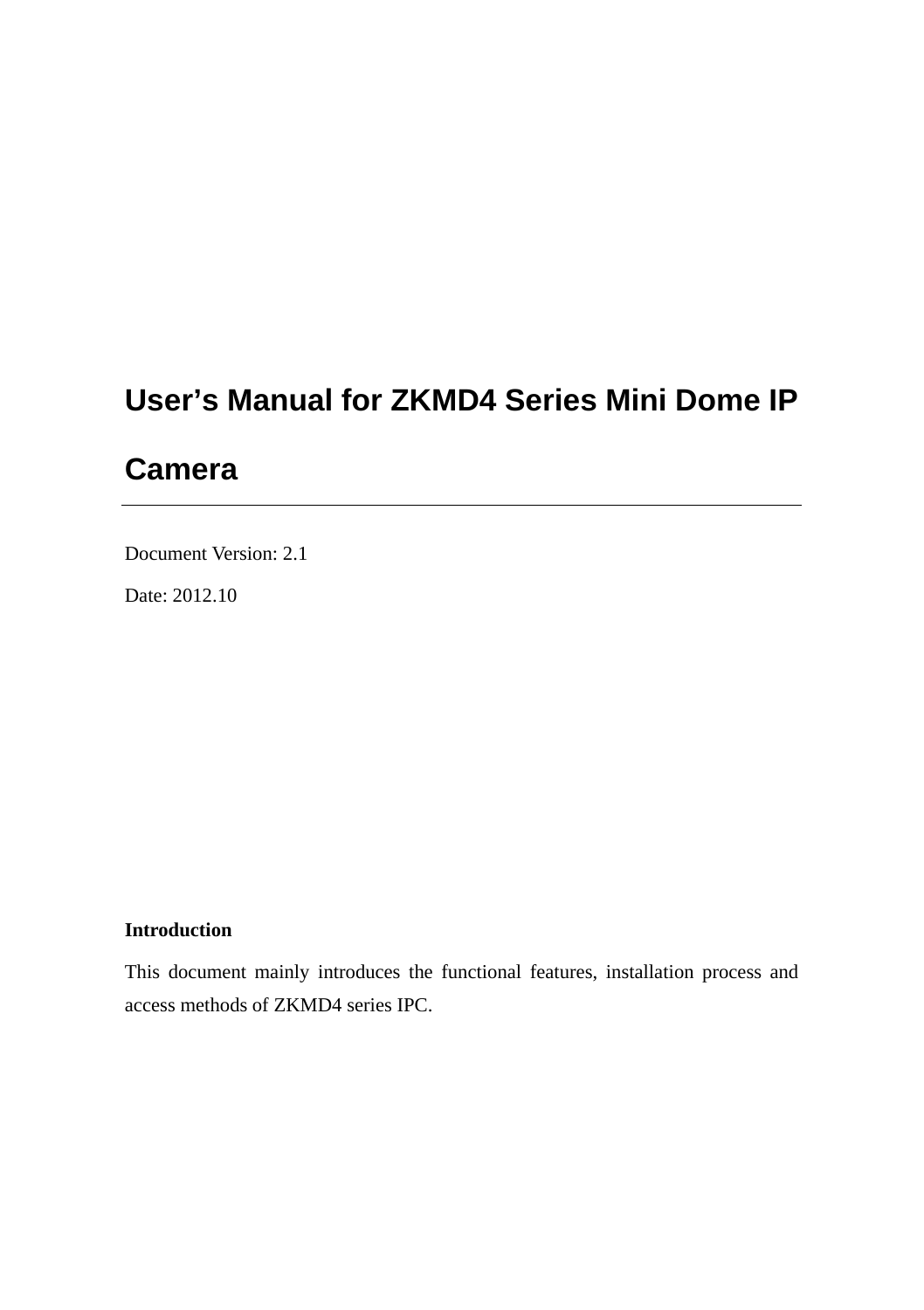# **Important Notices**

Thanks for selecting our company's IPC. Before use, please read through the user's guide to avoid any unnecessary damage!

All functions depend on the actual product. Since the product is subject to updating, our company is not responsible for any difference from this guide and not liable for any dispute over different technical parameters from this guide. The project is subject to any change without notice.

To learn more, please visit our company's website [www.zkivision.com](http://www.zkivision.com/) or local office.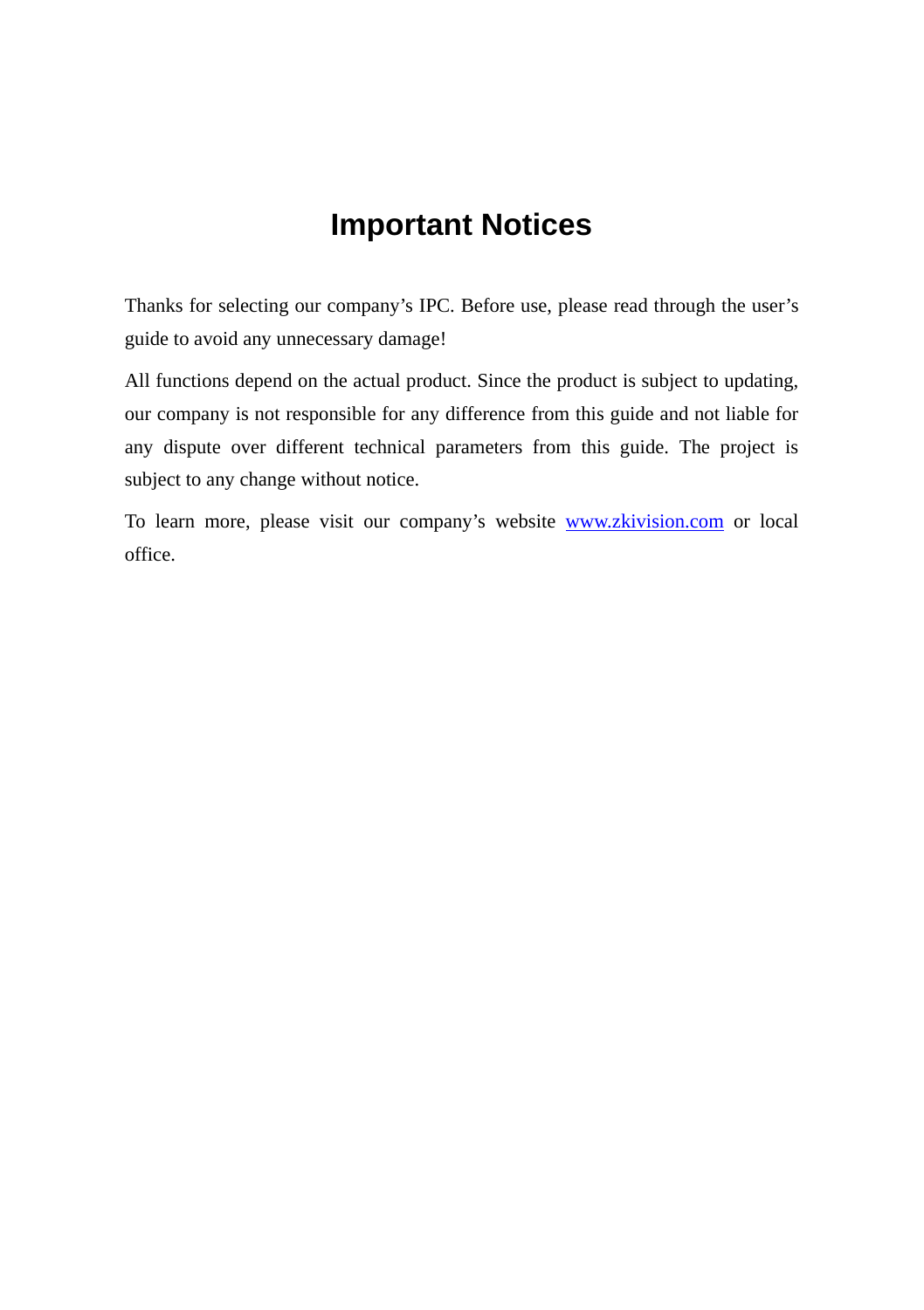# **Table of Contents**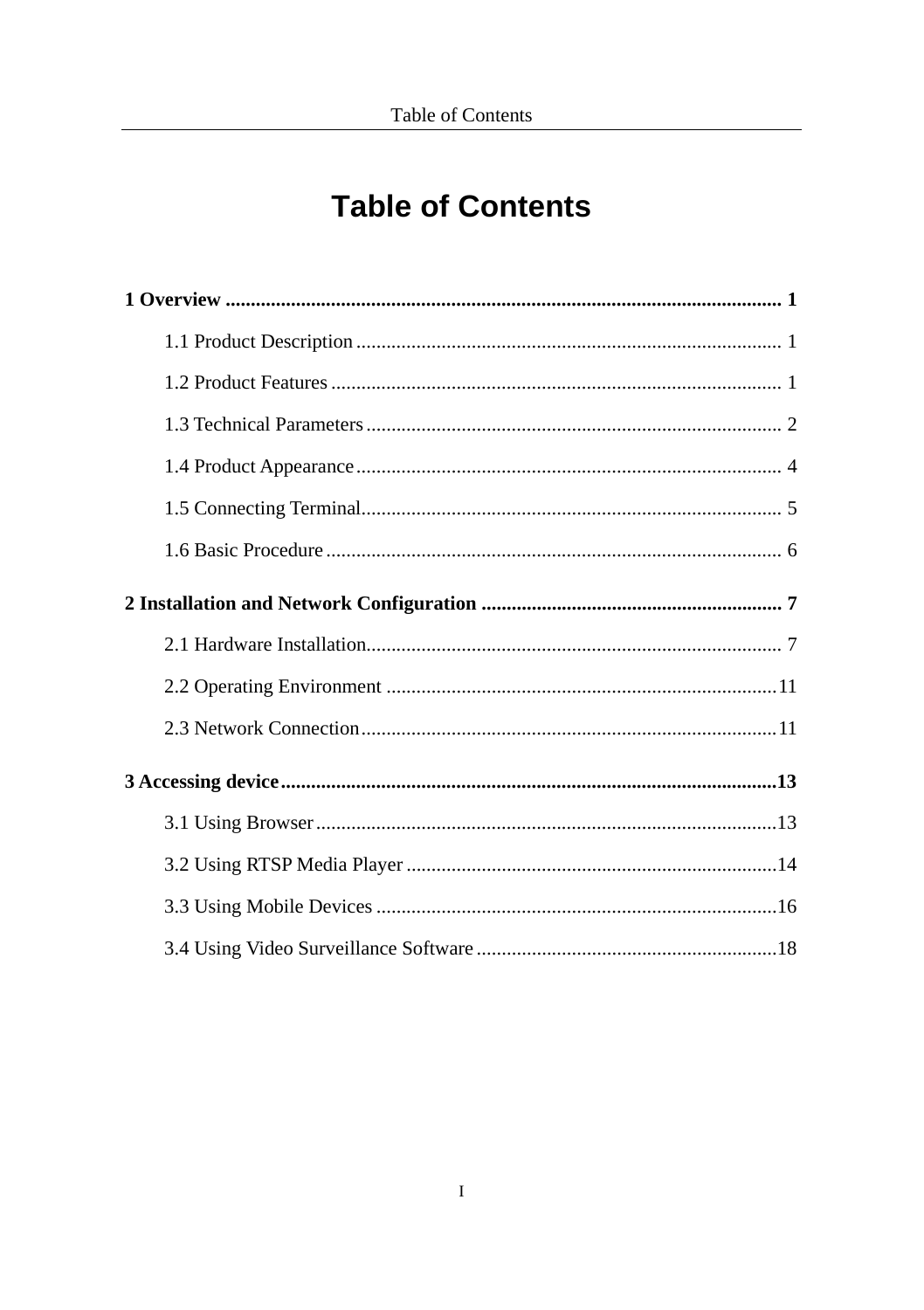# <span id="page-3-0"></span>**1 Overview**

## <span id="page-3-1"></span>**1.1 Product Description**

The ZKMD4 series mini IP cameras are specially designed for indoor application, which feature ultraminiature, fashionable and simple appearance.

The sophisticated software and hardware design guarantees implementation of functions and enhancement of stability, while the powerful hardware platform and optimized H.264 coding algorithm guarantee the transmission of sharp and smooth video effect. In addition, the built-in TF card, mobile frame detection, alarm linkage and automatic EMAIL sending make the surveillance system to be more secure and smart. The embedded Web server enables users to directly access the camera via browser.

The series products can be easily installed and operated. In particular, the products are applicable for the places requiring short distance and wide angle, such as residence communities and stores, as well as the occasions requiring remote network video.

## <span id="page-3-2"></span>**1.2 Product Features**

- Hi3507 high-performance multimedia processor, supporting H.264 Main Profile video coding
- Dual code stream, suitable for various networks
- Support all kinds of protocols, such as, TCP/IP, HTTP, TCP, UDP, ARP, SMTP, FTP, DHCP, DNS, DDNS, NTP and UPNP, etc.
- Aluminium alloy die casting design, and best dustproof and anti-corrosion effect
- Double-glass front cover for better optical isolation and mist prevention surface for better night viewing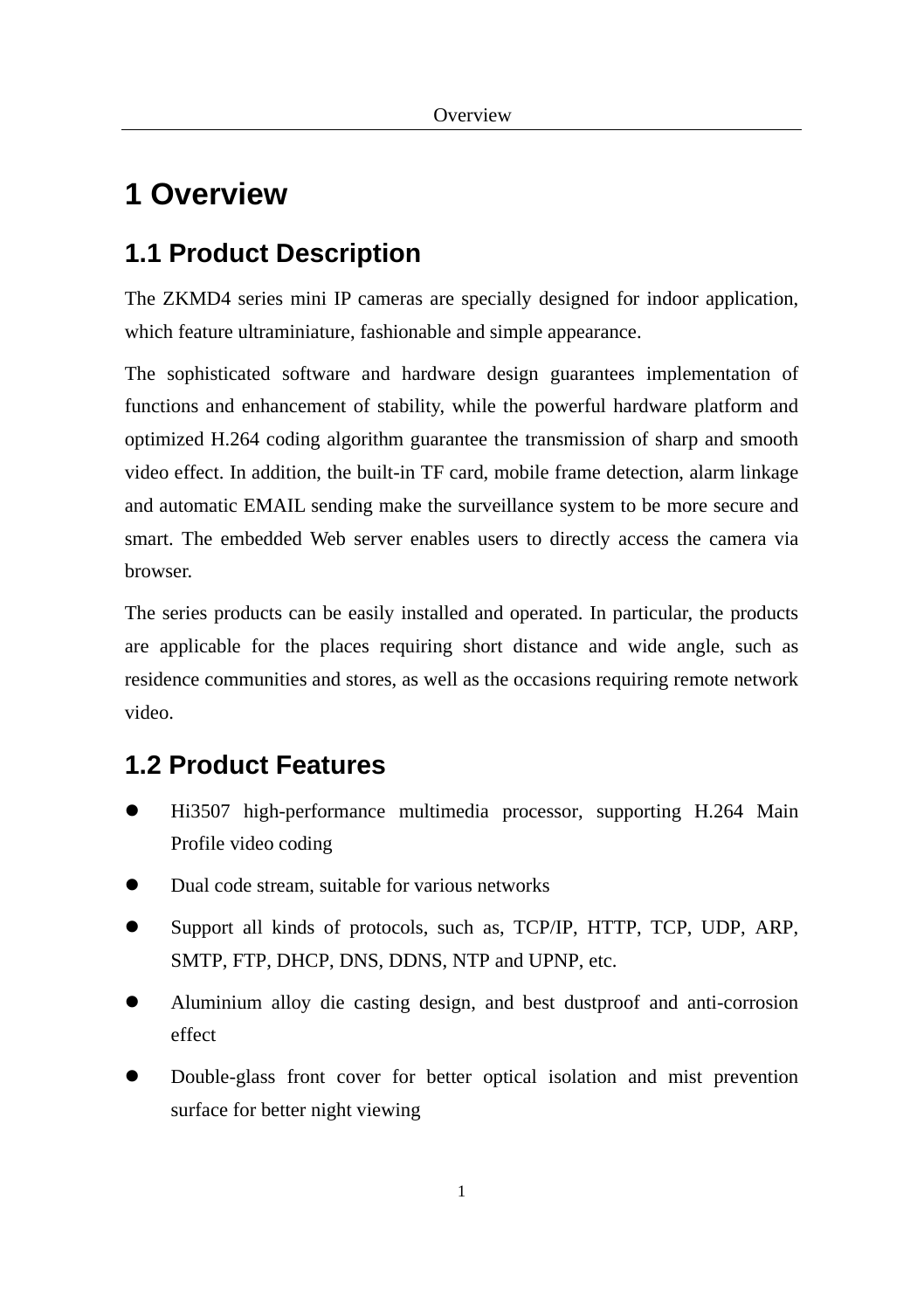- Three-layer shield +magnetic ring design to eliminate signal interference
- Added functions, such as voice capture, TF card memory and reset, etc.
- Support Ethernet power supply (PoE 802.3af regulation) (optional)
- Double web indicator lamps for easy judgment of web status
- 3.6mm megapixel high definition lens
- Self-recovery from abnormality and auto reconnection after network interruption
- Automatically capture images during an alarm and send them to the designated email
- Support motion detection and external detector alarm
- Allow setting several alarm times and support the remote alarm linkage
- Support dynamic IP (DHCP) and dynamic domain name system (DDNS)
- Network time synchronization (NTP)
- HD cam to support the browsing by 14 users simultaneously, 4 in primary code stream and 10 in secondary code stream

## <span id="page-4-0"></span>**1.3 Technical Parameters**

| Product Name            |                                       | Mini Dome IP Camera                         |                                           |
|-------------------------|---------------------------------------|---------------------------------------------|-------------------------------------------|
| Product Model           | ZKMD470                               | ZKMD450                                     | ZKMD410                                   |
| <b>Cam Properties</b>   |                                       |                                             |                                           |
| <b>Image Sensor</b>     | $1/3$ " megapixel<br>progressive CMOS | $1/3.2$ " two-megapixel<br>progressive CMOS | $1/4$ " two-megapixel<br>progressive CMOS |
|                         | sensor                                | sensor                                      | sensor                                    |
| <b>Image Resolution</b> | <b>WDR HD 1280×720</b>                | HD 1280×720                                 | Economic HD<br>1280×720                   |
| Lens                    |                                       | 3.6mm fixed lens                            |                                           |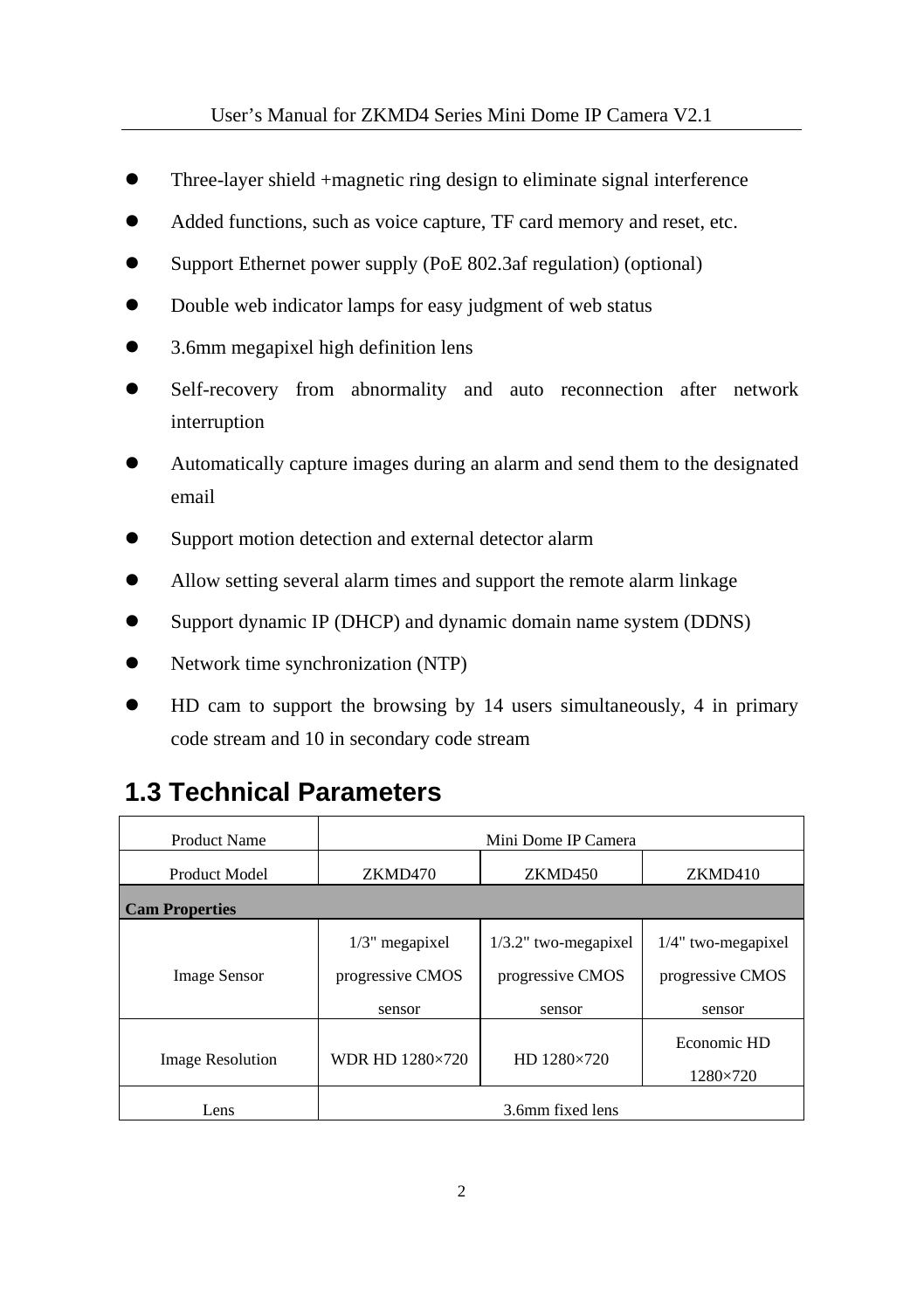Overview

| <b>Video Coding</b>          |                                                                      |  |  |  |
|------------------------------|----------------------------------------------------------------------|--|--|--|
| Primary Processor            | Hi3507                                                               |  |  |  |
| <b>Operating System</b>      | <b>Embedded Linux</b>                                                |  |  |  |
| Video Compression            |                                                                      |  |  |  |
| Algorithm                    | H.264 main profile level 3                                           |  |  |  |
| Audio Compression            |                                                                      |  |  |  |
| Algorithm                    | G.726/G.711                                                          |  |  |  |
| Video Compression Code       | Primary Code Stream: 1024~6114 Kbits/s adjustable                    |  |  |  |
| Rate                         | Secondary Code Stream: 32~512 Kbits/s adjustable                     |  |  |  |
|                              | Primary Code Stream: 1280x720                                        |  |  |  |
| Video Resolution             | Secondary Code Stream: 320x240                                       |  |  |  |
| Video Frame Rate             | $1~25$ frames optional                                               |  |  |  |
|                              | WDR HD: Brightness, Saturation, Contrast, Illumination, Sensitivity, |  |  |  |
|                              | Shutter, Image Up/Down, Image Left/Right, Night Vision Mode and      |  |  |  |
|                              | Wide Dynamic Mode<br>adjustable                                      |  |  |  |
| <b>Video Parameters</b>      | HD: Brightness, Saturation, Contrast, Image Up/Down,<br>Image        |  |  |  |
|                              | Left/Right and Night Vision Mode adjustable                          |  |  |  |
|                              | Economic HD: Brightness, Saturation, Contrast, Illumination, Image   |  |  |  |
|                              | Up/Down, Image Left/Right and Night Vision Mode<br>adjustable        |  |  |  |
| <b>Functional Interfaces</b> |                                                                      |  |  |  |
| <b>Motion Detection</b>      | Allow 4 independent detection areas                                  |  |  |  |
|                              | Support TF card for video storage and image capture, 32G maximum     |  |  |  |
| Memory                       | (optimal)                                                            |  |  |  |
| Network Interface            | 10Base-T/100Base-TX Ethernet interface                               |  |  |  |
| <b>Supported Network</b>     | TCP/IP, HTTP, TCP, ICMP, UDP, ARP, IGMP, SMTP, FTP, DHCP,            |  |  |  |
| Protocols                    | DNS, DDNS, NTP, UPNP and RTSP, etc.                                  |  |  |  |
| <b>Working Environment</b>   |                                                                      |  |  |  |
|                              | DC 12V, $\geq 1$ A                                                   |  |  |  |
| <b>Input Power</b>           | POE Ethernet power supply: comply with 802.3af regulation (optional) |  |  |  |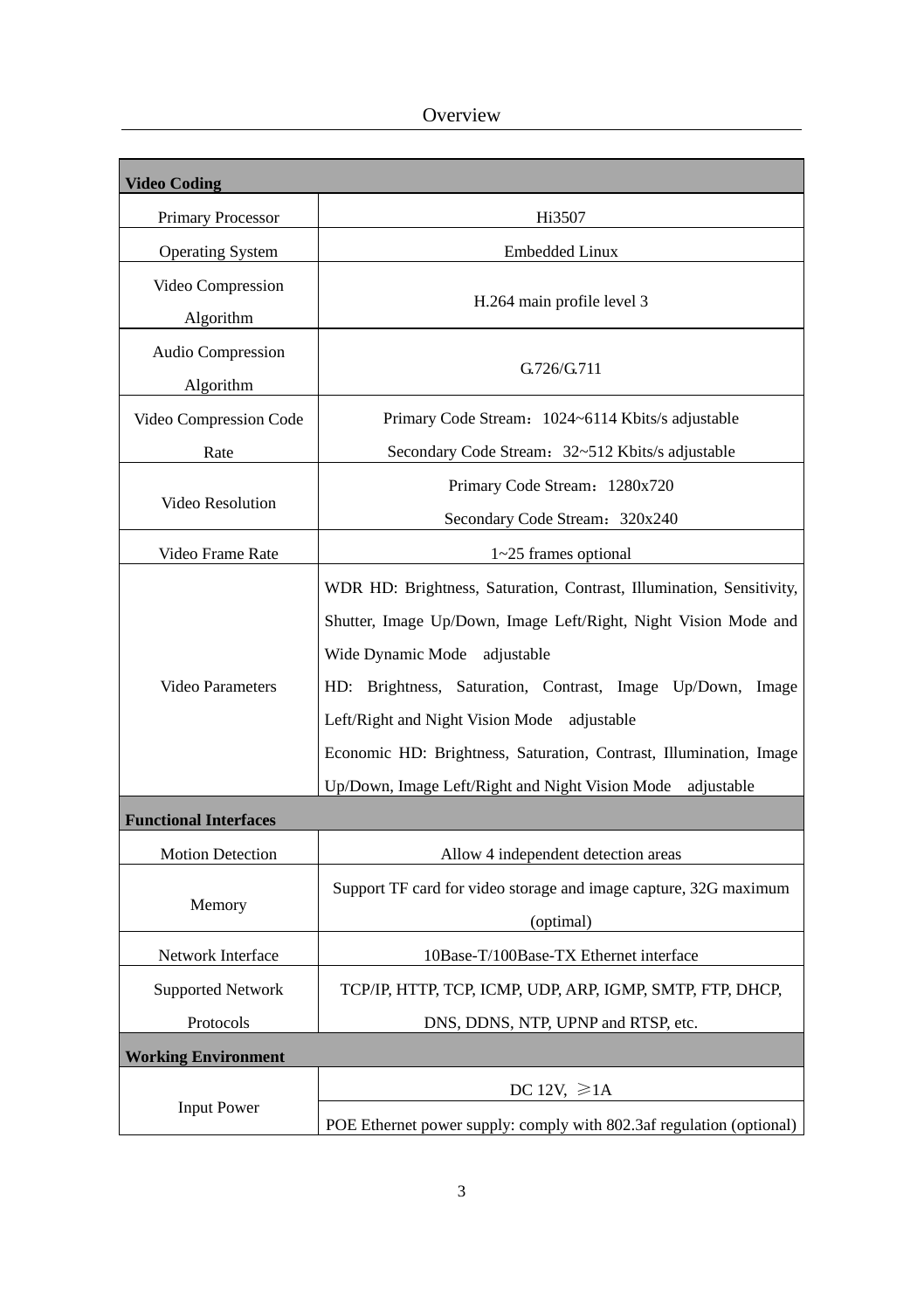| Maximum Power<br>Consumption | 7W                             |
|------------------------------|--------------------------------|
| <b>Working Temperature</b>   | $-20$ ~ $+55$ °C               |
| <b>Working Humidity</b>      | 10%~95%RH                      |
| <b>Installation Mode</b>     | Wall-mounted / Ceiling mounted |

# <span id="page-6-0"></span>**1.4 Product Appearance**

**•** Stereoscopic Drawing



Dimensional Drawing (in mm)



Top View

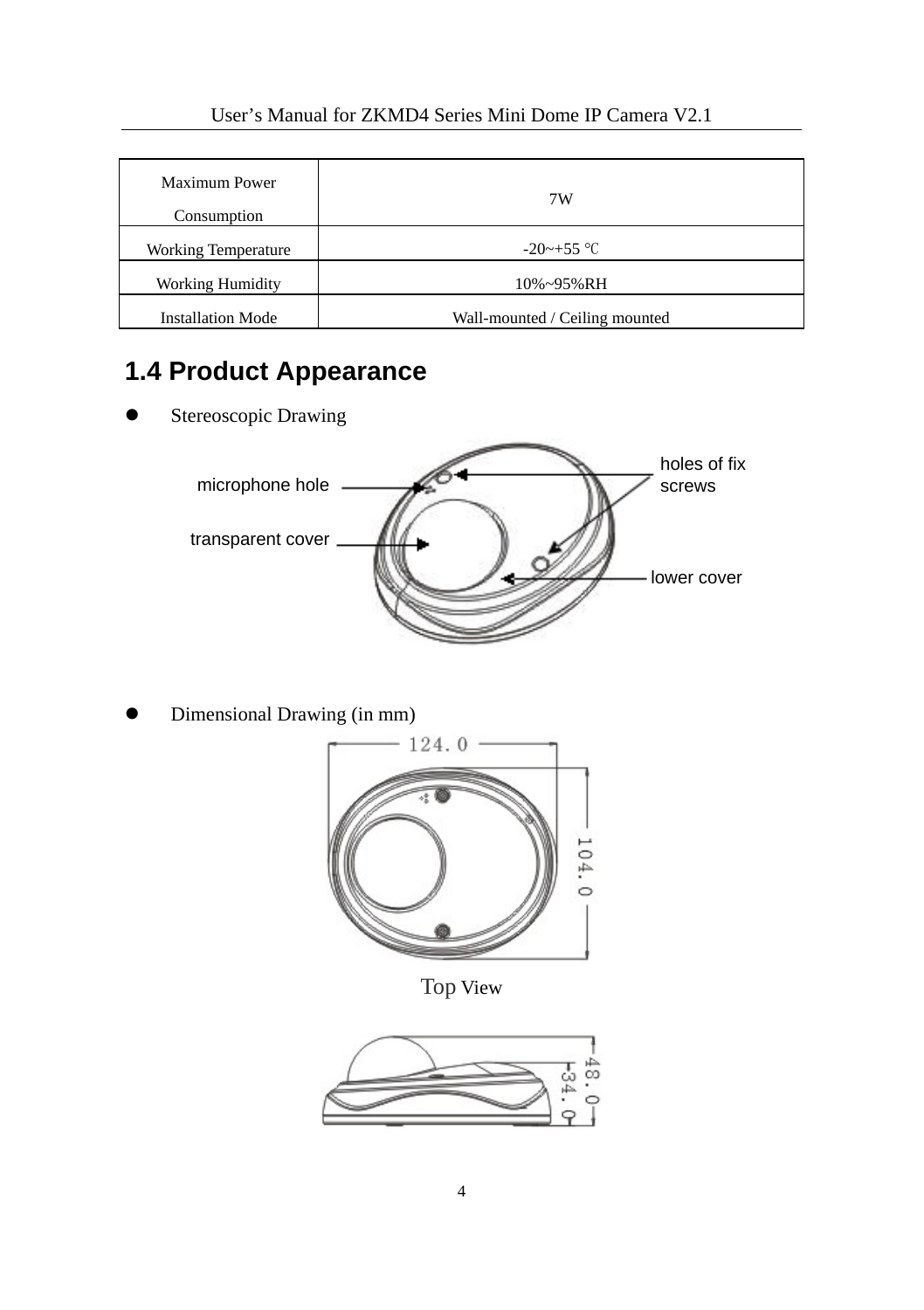```
Right View
```
## <span id="page-7-0"></span>**1.5 Connecting Terminal**



- 1. **Power Interface**: Connect to the adapter. This IPC employs the power supply of DC 12V and no lower than 1A. Do not use any different power supply as it may damage the camera.
- 2. **Network Interface**: 10/100M self-adapting Ethernet interface is used to connect the camera with various network equipments, such as, switch, router and hub. When it is connected to 10M network, the orange lamp is also on. When it is connected to 100M network, the green lamp is always on.

This interface can also employ Ethernet power supply (POE, optional) and allow the transmission of power and data through Ethernet cable.



3. **Reset Button:** When the camera fails to function during incorrect operation or accidental failure (e.g. forget IP address or password), or it is used in different scenes, press down the button for above 5s after a delay of 30s from powering on to restore the camera to its factory default. The default user's name is "**admin**", the default password is "**admin**" and the default IP address is "**192.168.1.88**".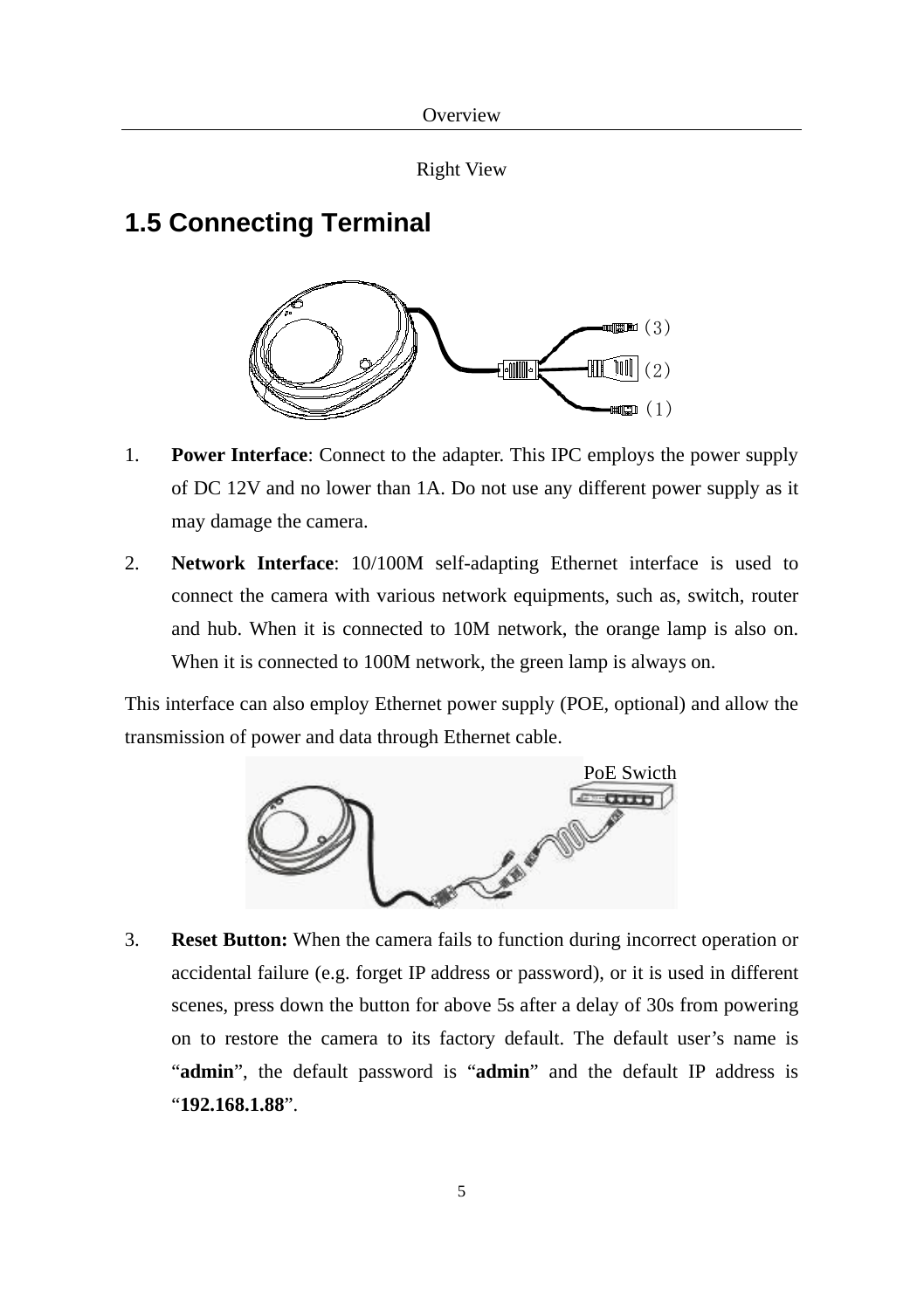### <span id="page-8-0"></span>**1.6 Basic Procedure**

- (1) Unpack and check whether any component is missing;
- (2) Connect the camera to computer by means of patch cable;
- (3) If your computer IP is in a network section different from camera IP, please set it to the same network section as camera IP, such as, 192.168.1.87.
- (4) Log in the camera through client software or browser to check whether the video functions normally;
- (5) Adjust the code stream and other video parameters;
- (6) Modify the network parameters of camera and reboot the device;
- (7) Repeat Step 3;
- (8) Revisit the camera through client software or browser to check till the video functions normally;
- (9) Install the camera and adjust the camera angle to the appropriate area;
- (10) Visit the camera through client software or browse for video monitoring.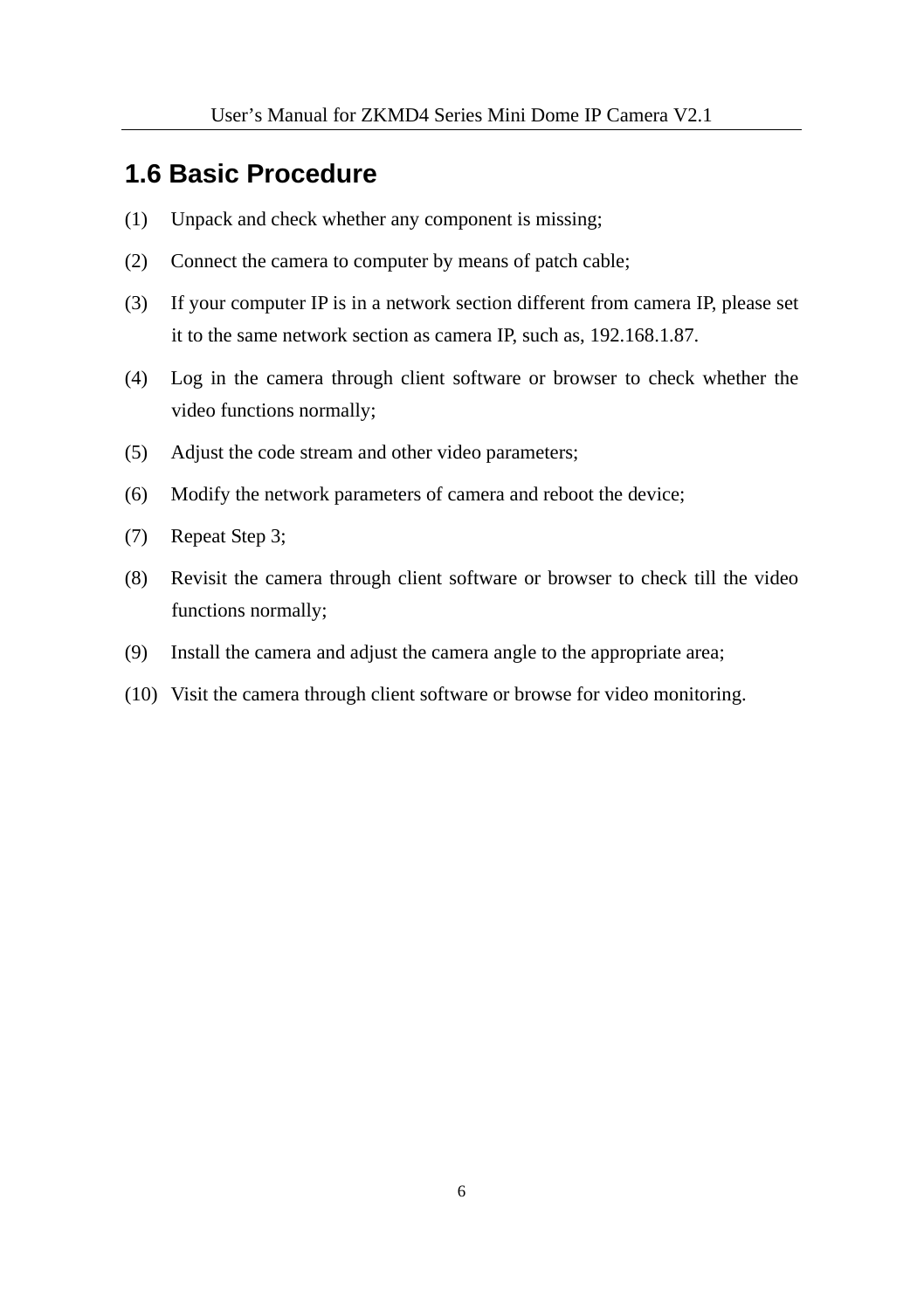# <span id="page-9-0"></span>**2 Installation and Network Configuration**

# <span id="page-9-1"></span>**2.1 Hardware Installation**

- Installation Notices:
- 1. Read through the guide for installation prior to installation.
- 2. Check whether any component is missing against the packing list, if yes, please contact your supplier.
- 3. Wire during power off. If the camera does not function normally during operation, please cut off the power before check.



**Note**: The wiring during power on may seriously damage the camera, which will be disqualified from the guarantee.

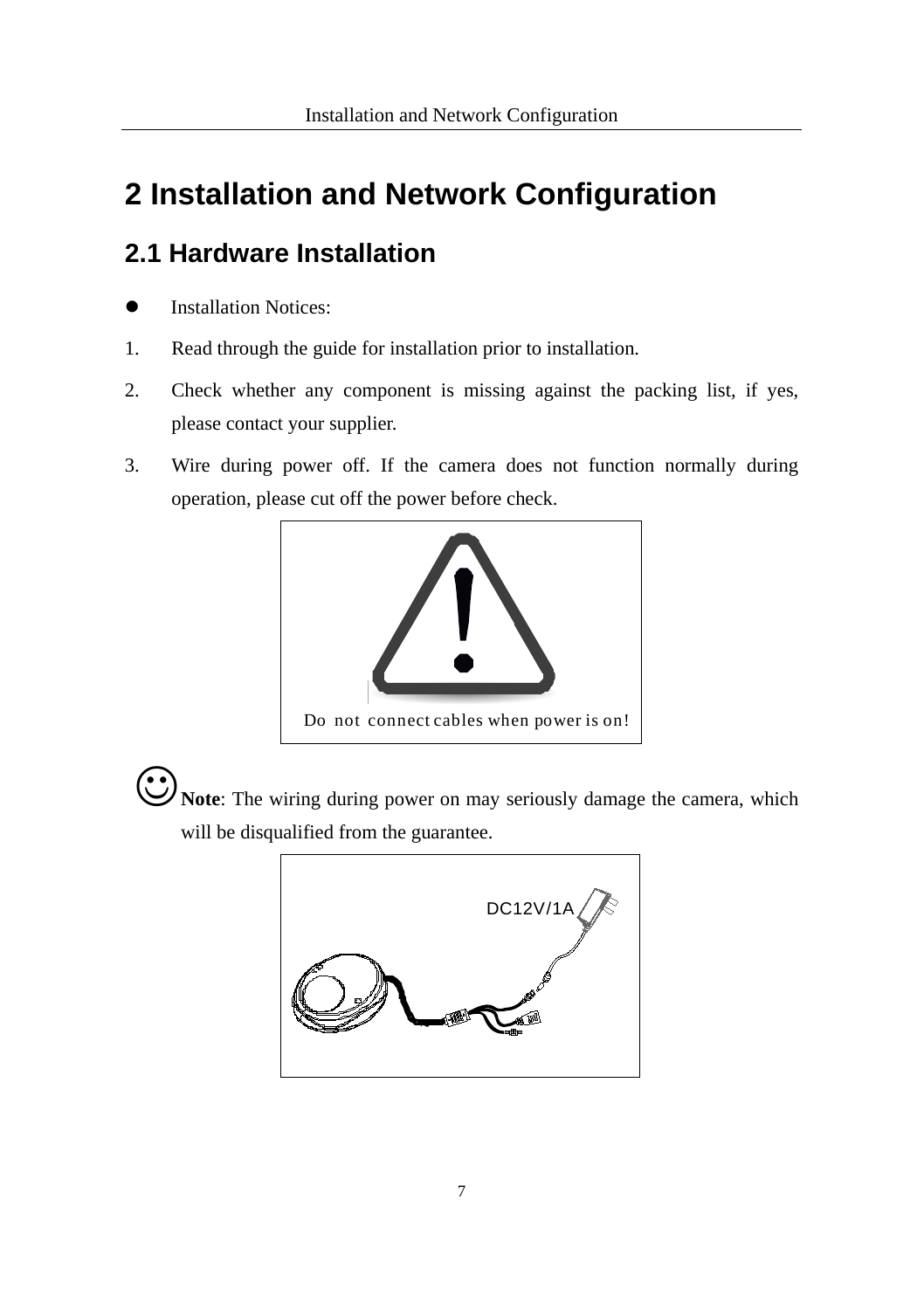- 4. Use the power supply of DC12V and no lower than 1A for the camera or PoE power supply (optional). Too high or low voltage, or AC power supply may cause the abnormal operation of the camera.
- 5. Use the standard power cord when the power supply is too far away from the camera, and consider the voltage drop caused by long distance.
- 6. Read through the instructions for connecting terminal and wire strictly according to interfaces. Any damage to the camera due to improper operation will be disqualified from the guarantee.
- 7. Mount the relay equipment in the middle to avoid signal attenuation when the straight communication distance from the camera to the incoming equipment exceeds 80m.



8. Use the camera in the working conditions:

Ambient temperature: -20 °C ~ +55 °C; ambient relative humidity: 10% ~ 95%RH.

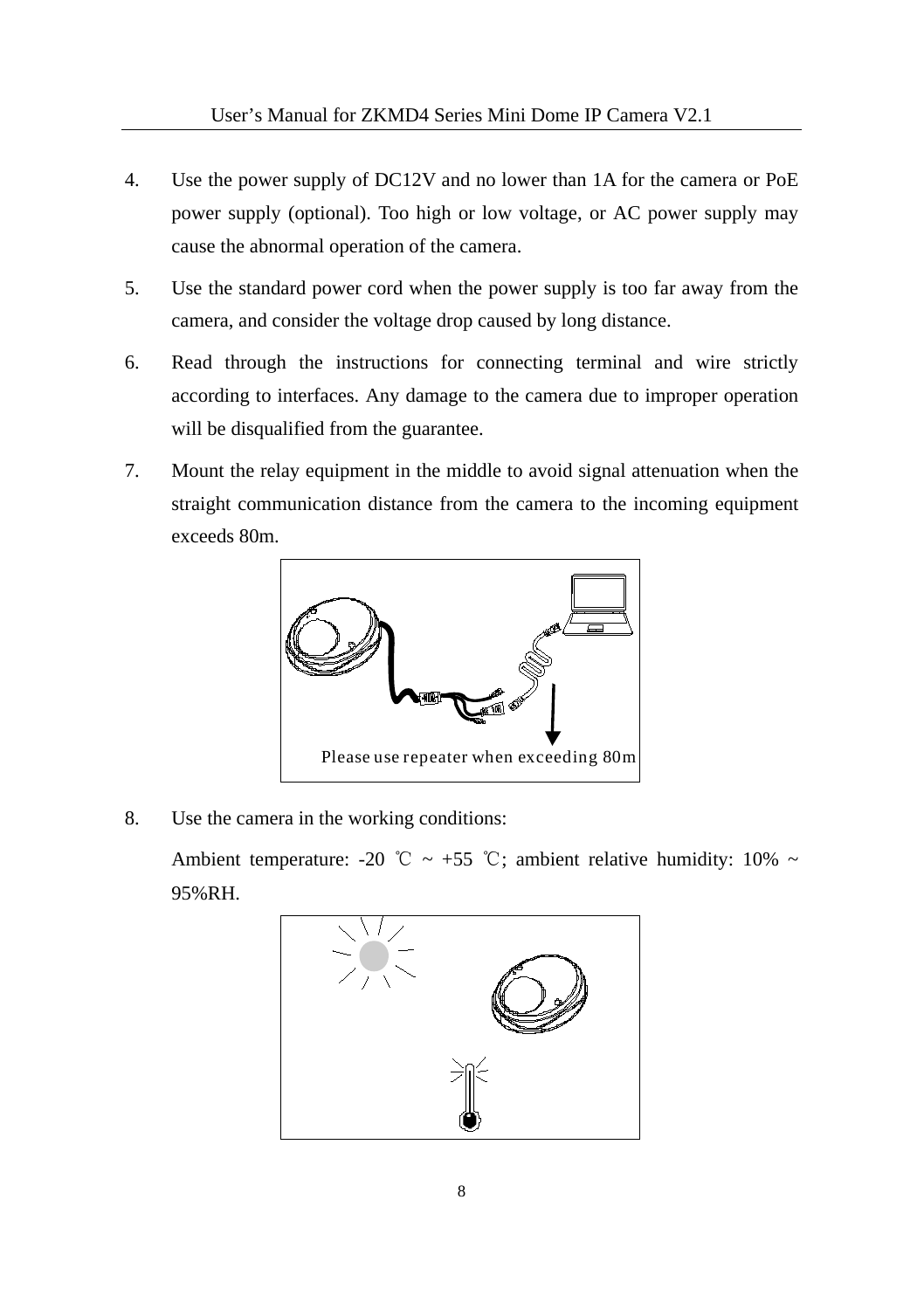- 9. Keep the cleanness of double glasses in front of lens. If too dirty, clean them with soft fabric.
- Schematic Diagrams of Installation
- 1. Press the installation template against the wall and make holes as marked on the template (including screw holes and lead wire hole). (in mm)



2. Use screwdriver to take off 2 fixed screws and put the lower cover off.



3. Fix the camera body by 2 screws first.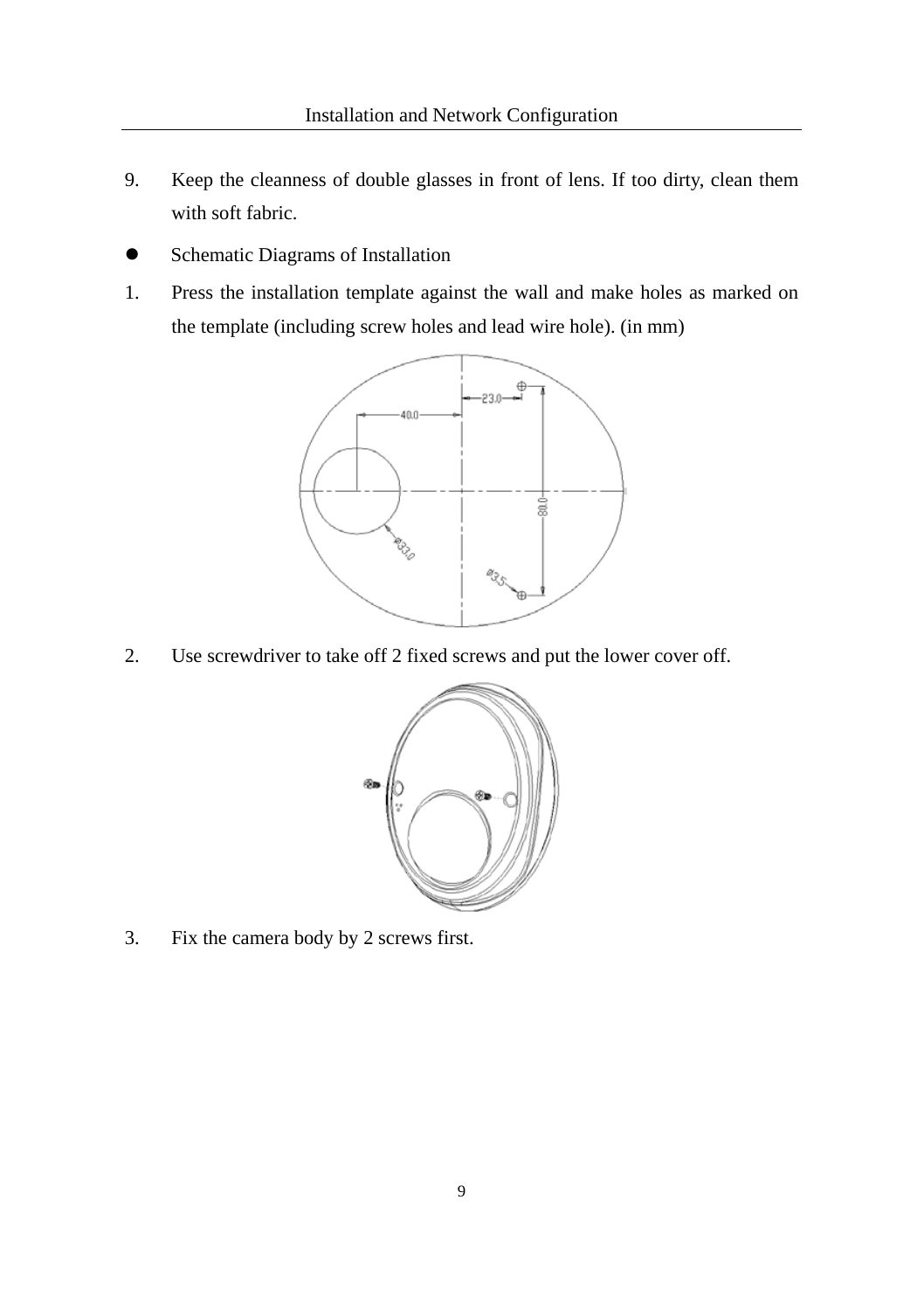![](_page_12_Picture_1.jpeg)

4. Adjust the lens angle to suitable surveillance area till image can be seen clearly.

![](_page_12_Figure_3.jpeg)

5. Install the under-cover and fix it by 2 screws.

![](_page_12_Figure_5.jpeg)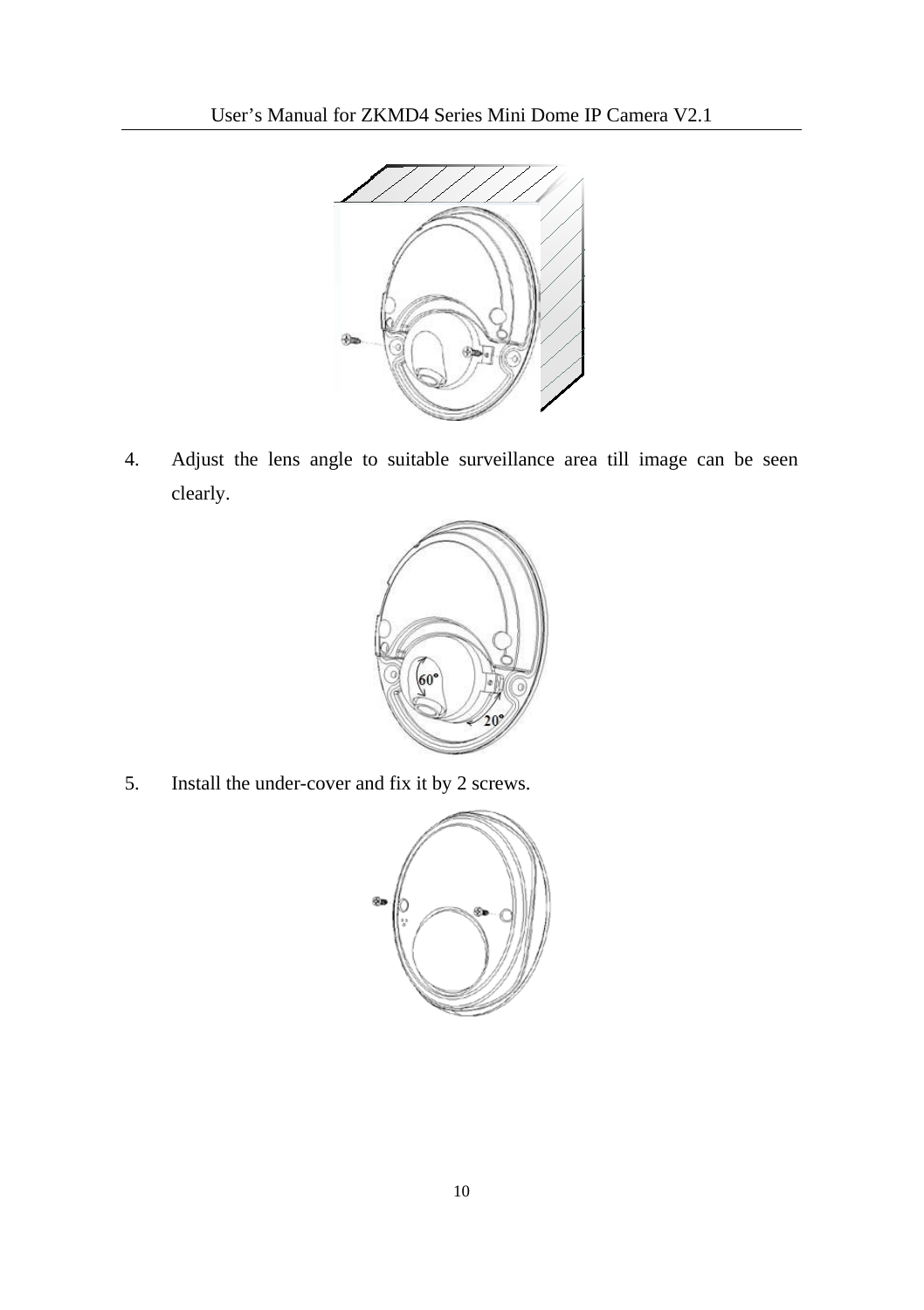### <span id="page-13-0"></span>**2.2 Operating Environment**

**Operating System**: Windows 98/ Windows2000, 2003, XP, Vista/ Windows 7;

**CPU**: Pentium III 1GHZ or higher;

**Memory**: 256MB or higher, at least 128MB (possibly affect performance and some functions):

**HDD**: 1.5GB available;

**Screen Resolution**: 800×600 or higher;

**Browser**: IE6.0 or latest version;

**As a better computer can bring better effect of surveillance, it is recommended to use a better computer for video surveillance.**

### <span id="page-13-1"></span>**2.3 Network Connection**

The device can be connected to network in two ways. The first way is to connect to the network by means of Ethernet cable, and the second way is to connect to wireless network (optional).

#### ..............................**Connect by Ethernet Cable**

- 1. Use Ethernet cables to connect the device to network or directly to computer.
- 2. Connect the power supply of the device.
- 3. During normal connection, if it is a 10M network, the orange lamp is always on; if it is a 100M network, the green lamp is also on. The physical connection with network is completed after the lamp shining.
- 4. In the "Start" menu, select "Programs"--"Accessories"--"Command Prompt", and input the ping command to the device address (e.g.: type in "ping 192.168.1.88"). If "Request timed out" does not pop up, the device is successfully connected to network.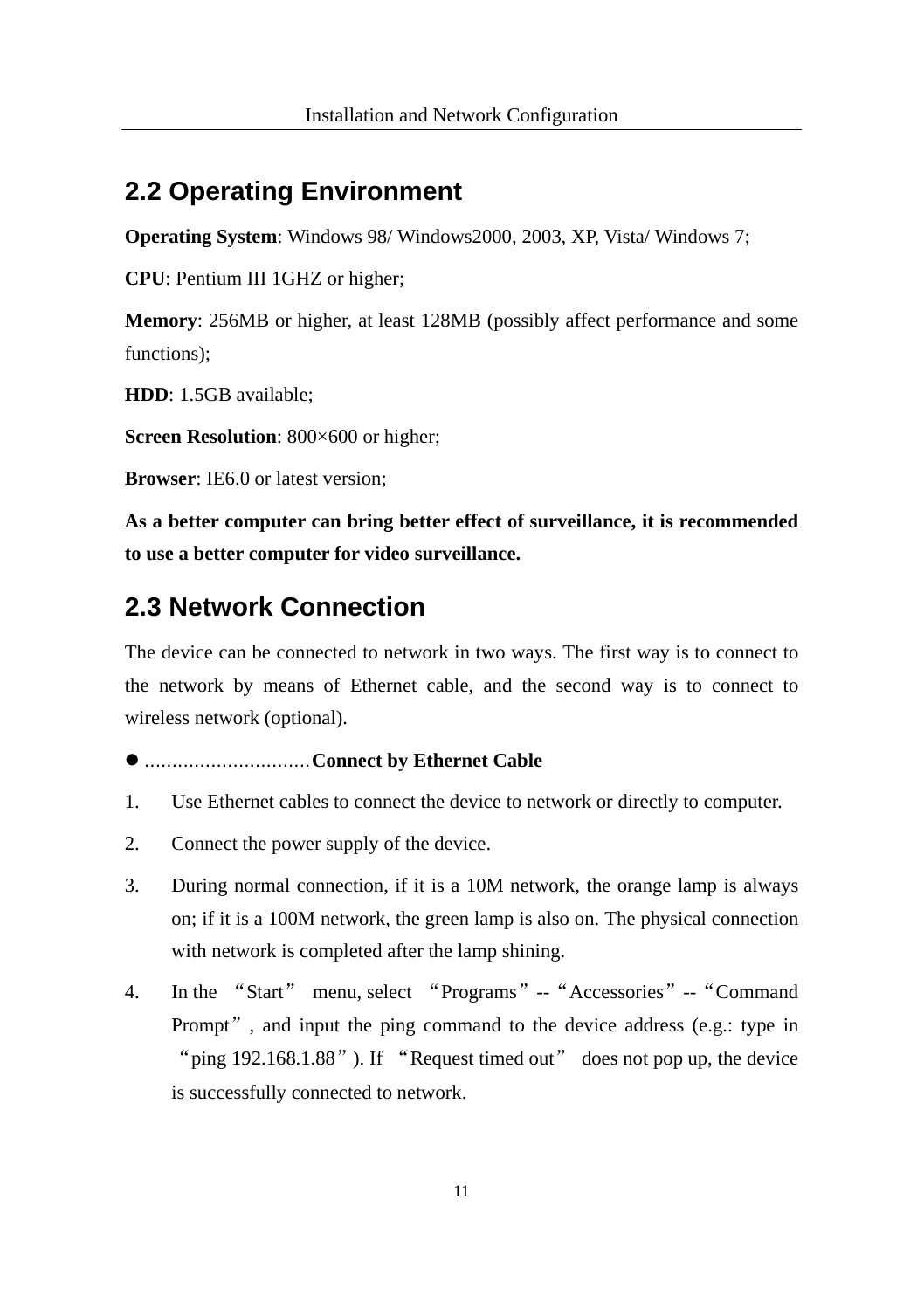**Notice:** 1) The default IP address is "**192.168.1.88**" and the default HTTP port is 80. If needed to change IP address or port, refer to Network Setting in *User Manual – Using Browser for Video Surveillance*.

2) If the device is in a network section different from computer, refer to How to Visit IPC on Internet in *User Manual – Using Browser for Video Surveillance* for the connection during different network sections.

#### ..............................**Connect to Wireless Network**

Before starting the wireless network, connect the IPC to network by Ethernet cable, visit the device through browser, enter "Network Setting" interface, and set the wireless network connection following the operating procedure, as detailed in Network Setting in *User Manual – Using Browser for Video Surveillance*.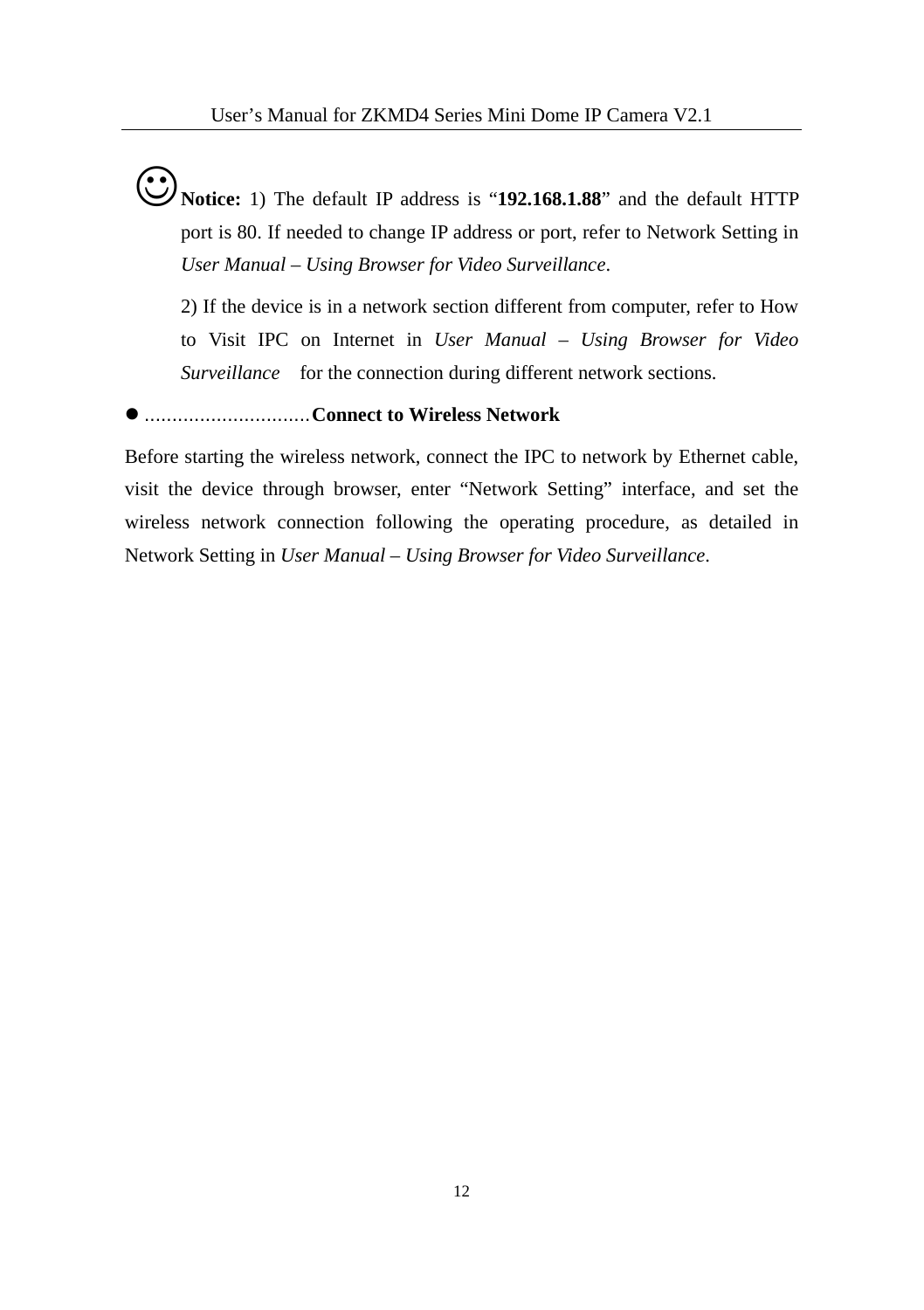# <span id="page-15-0"></span>**3 Accessing device**

There are 4 methods can be used to access the device: Browser, RTSP Media Player, Mobile Device and Video Surveillance Software (ZKiVision client software).

## <span id="page-15-1"></span>**3.1 Using Browser**

1. Open a browser, type in the dynamic domain name or IP address of the device (e.g. http://192.168.80.123), press "OK" to open the following login interface:

| D Cannet find opters Microsoft Internet Explorer<br>Fin Edi Verr Farantes Tools Help |                                        |                                                                                                    | $ e$ $x$                        |
|--------------------------------------------------------------------------------------|----------------------------------------|----------------------------------------------------------------------------------------------------|---------------------------------|
| 0 0 0 3 3 6 Dies Streets 0 3 3 3 3<br><b>DRIVETST, 364 BCLED</b><br>Address 3        |                                        |                                                                                                    | $M$ $\Box$ 40 $M$               |
| http://192.168.80.123                                                                | index.html<br>Liker name:<br>Password: | ? X<br>Connect to 192.168.80.123<br>2 admin<br>v<br><br>Remember my password<br>$\alpha$<br>Cancel |                                 |
| C Coming page http://192.168.80.123<br><b>If</b> start<br>Carect Ind server          |                                        | m                                                                                                  | <b>D</b> Internet<br>春秋花園 +3000 |

2. Type in user's name and password, and click "OK" and the guide page will show as below:

![](_page_15_Picture_7.jpeg)

3. Click **Watch the video** to enter **Preview** interface: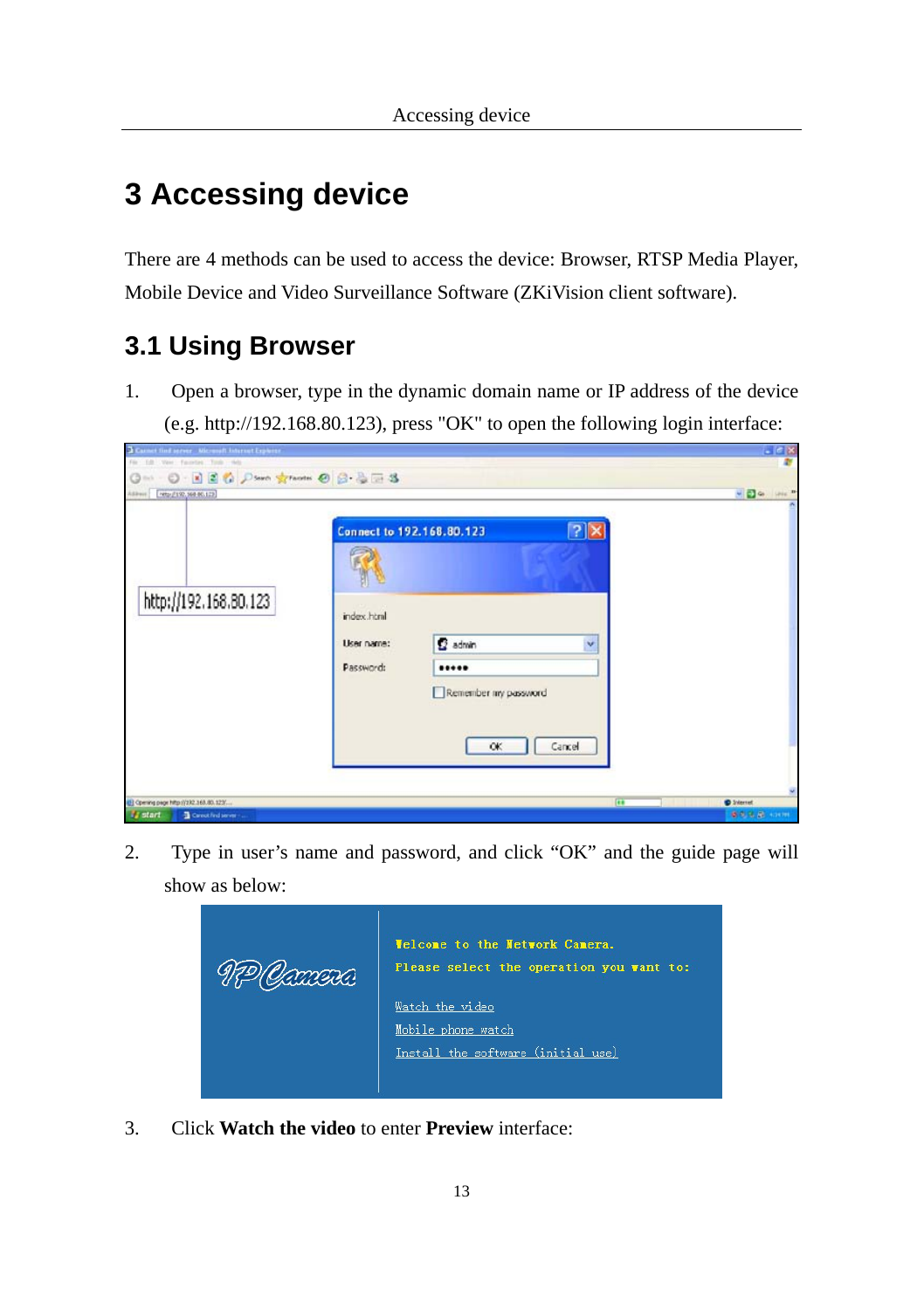![](_page_16_Picture_0.jpeg)

 **Note**: When accessing the device via browser for the first time, it is necessary to download the control. More details about how to use browser for video surveillance, please refer to *User Manual – Using Browser for Video Surveillance* in the supplied CD.

## <span id="page-16-0"></span>**3.2 Using RTSP Media Player**

- 1. Download and install a media player supporting RTSP protocol, e.g. **VLC media player**.
- 2. Open the media player, select the menu "Media"—"Open Network Stream", pop up the input interface of URL.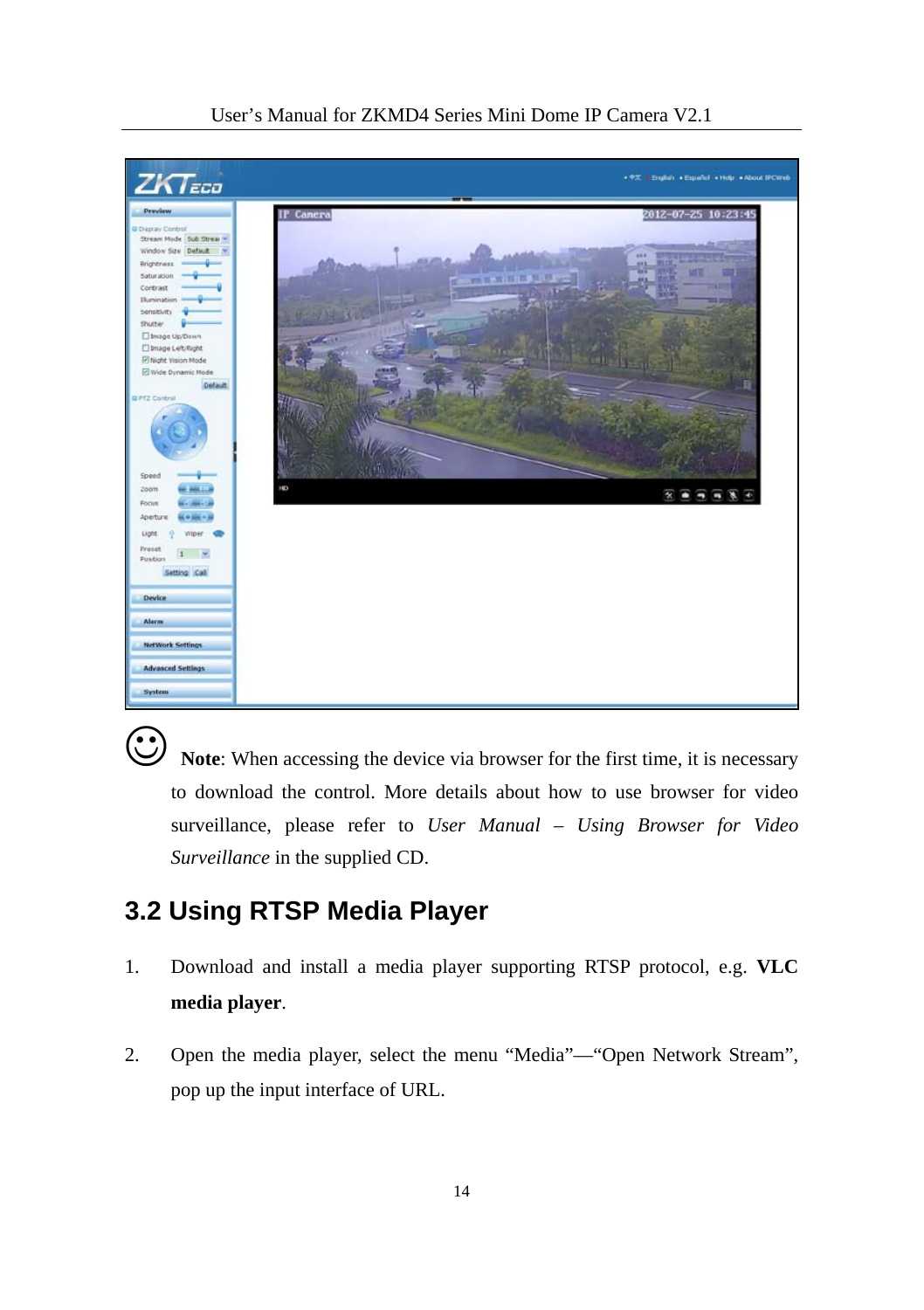|   |       | <u>I</u> VLC nedia player                                   |       |                                  |              |            |      |  |
|---|-------|-------------------------------------------------------------|-------|----------------------------------|--------------|------------|------|--|
|   | Media | Playback Audio                                              | Video | Tools View                       |              | Help       |      |  |
| × |       | Open File<br>Advanced Open File<br>Open Folder<br>Open Disc |       | $Ctr1+0$<br>$Ctr1+F$<br>$Ctr1+D$ | Ctrl+Shift+0 | $\bigcirc$ | 100% |  |
|   |       | Open Network Stream<br>Open Capture Device                  |       | $Ctr1+W$<br>Ctrl+C               |              |            |      |  |
|   |       | Open Location from clipboard<br>Recent Media                |       | $Ctr1+V$                         |              | ٠          |      |  |
|   |       | Save Playlist to File                                       |       | $Ctr1+Y$                         |              |            |      |  |
|   |       | Convert / Save<br>((*) Streaming                            |       | $Ctr1+R$<br>$Ctr1+S$             |              |            |      |  |
|   | Quit  |                                                             |       | $Ctr1+Q$                         |              |            |      |  |

Accessing device

3. Type in the network URL in the form of rtsp://<IP address>:<RTSP port>/<stream code>.

| $\left( \circ \right)$ Disc                     | <b>Metwork</b>                                                                                                                                             | Capture Device |  |
|-------------------------------------------------|------------------------------------------------------------------------------------------------------------------------------------------------------------|----------------|--|
| Network Protocol<br>Please enter a network URL: |                                                                                                                                                            |                |  |
| rtsp://192.168.80.187/11                        |                                                                                                                                                            |                |  |
| $rtp$ :// $0:1234$                              | http://www.example.com/stream.avi<br>mms://mms.examples.com/stream.asx<br>rtsp://server.example.org:8080/test.sdp<br>http://www.rourtube.com/watch?v=gg64x |                |  |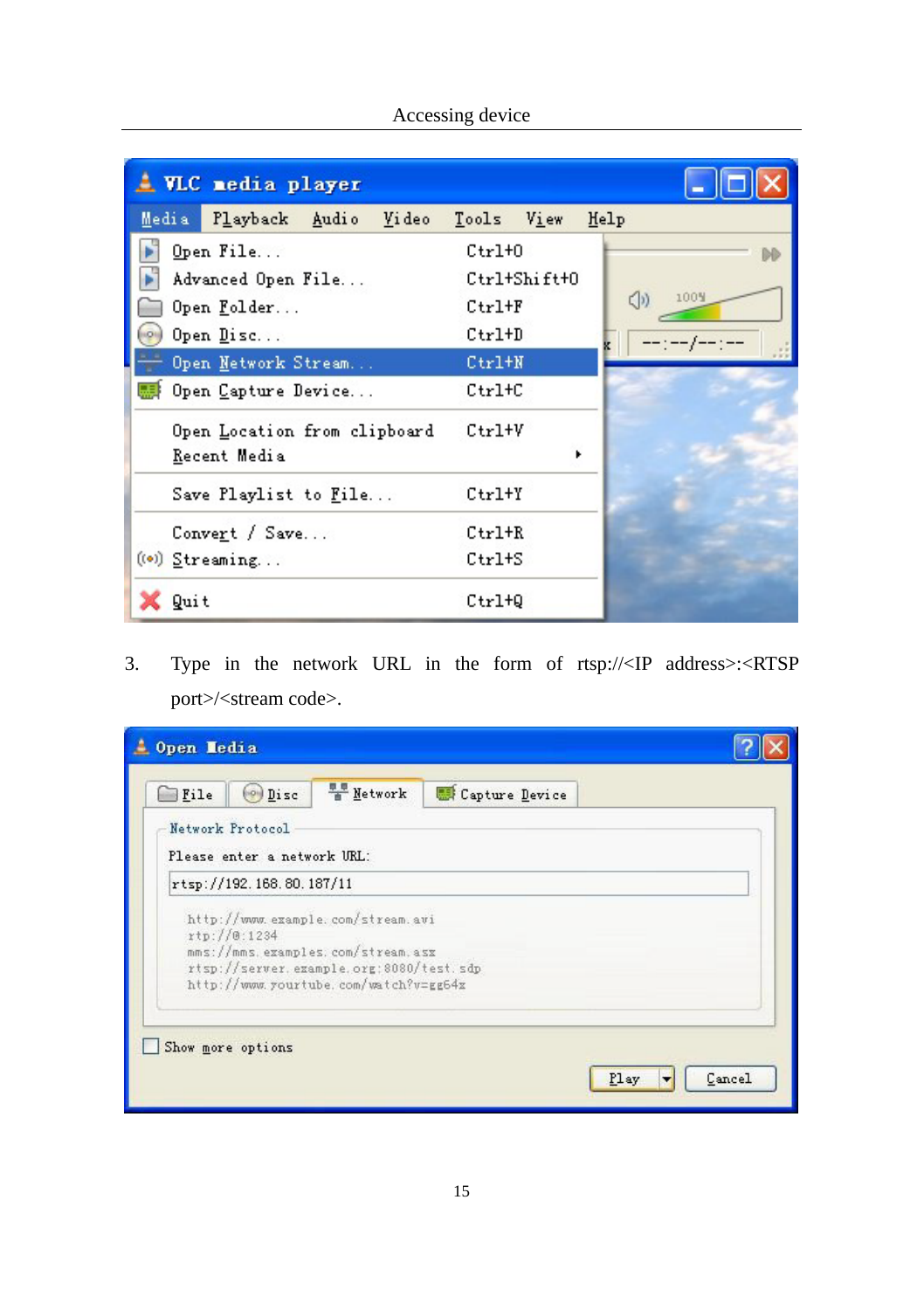![](_page_18_Picture_1.jpeg)

4. Click "Play" and the media player will play the real-time video of the device.

 **Note:** 1) The default RTSP port of device is 554. If it must be modified, please refer to *User Manual – Using Browser for Video Surveillance* in the supplied CD.

2) If it is necessary to learn about how to use RTSP media player for video surveillance, please refer to *User Manual – Using Browser for Video Surveillance* in the supplied CD.

## <span id="page-18-0"></span>**3.3 Using Mobile Devices**

If it is necessary to use mobile devices for video surveillance, please firstly ensure the device can be accessed on Internet. Please refer to *User Manual – Using Browser for Video Surveillance* in the supplied CD for more details about how to visit device on Internet .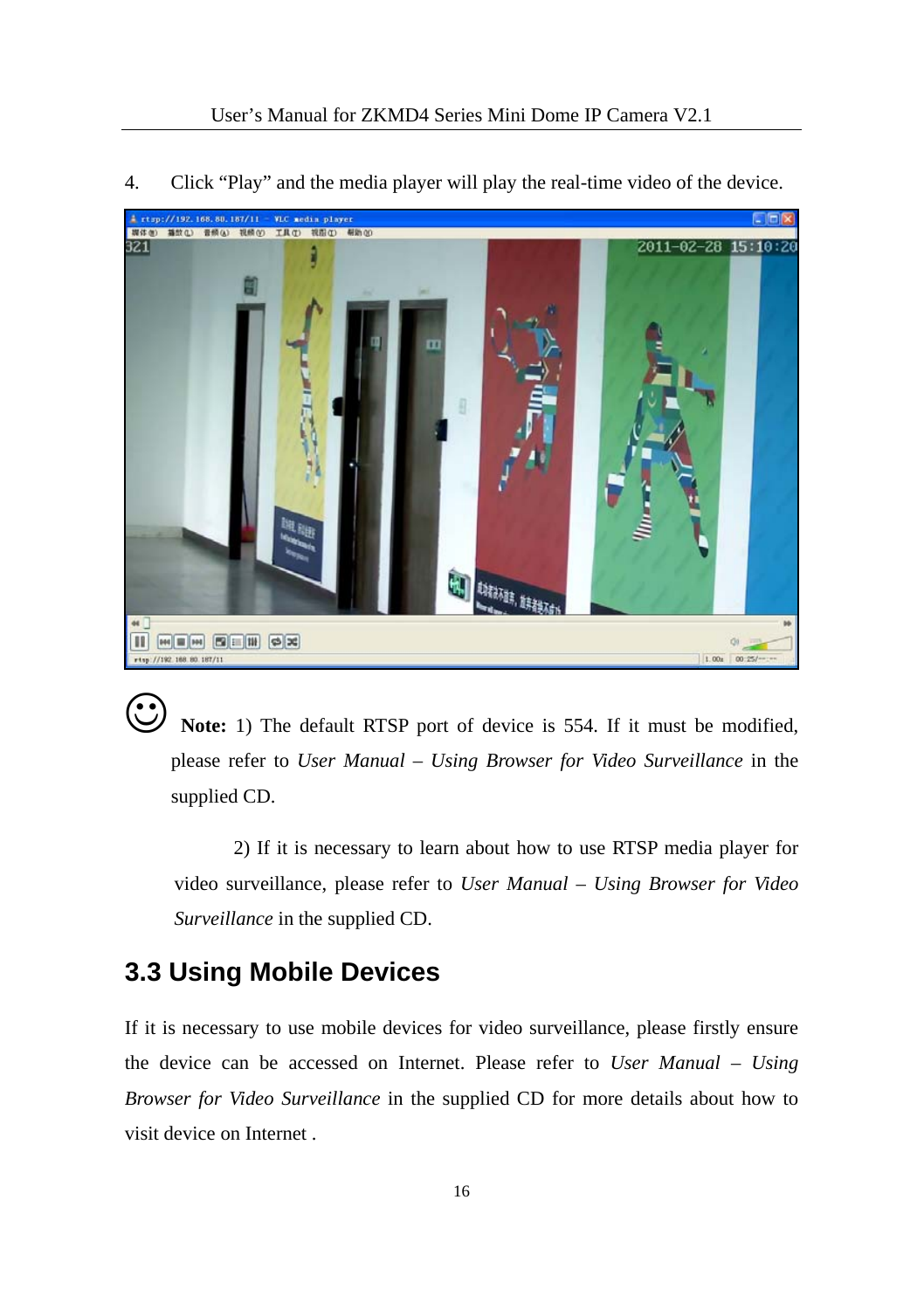- 1. Install the media player in the supplied CD into the mobile device.
- 2. Click the icon "HIPlayer" to enter the media player.

![](_page_19_Picture_3.jpeg)

 $\therefore$  Click the button  $\therefore$  at the lower right corner to the setting interface, type in the user name, password, domain name and port of the device, or select a set device from the favorite.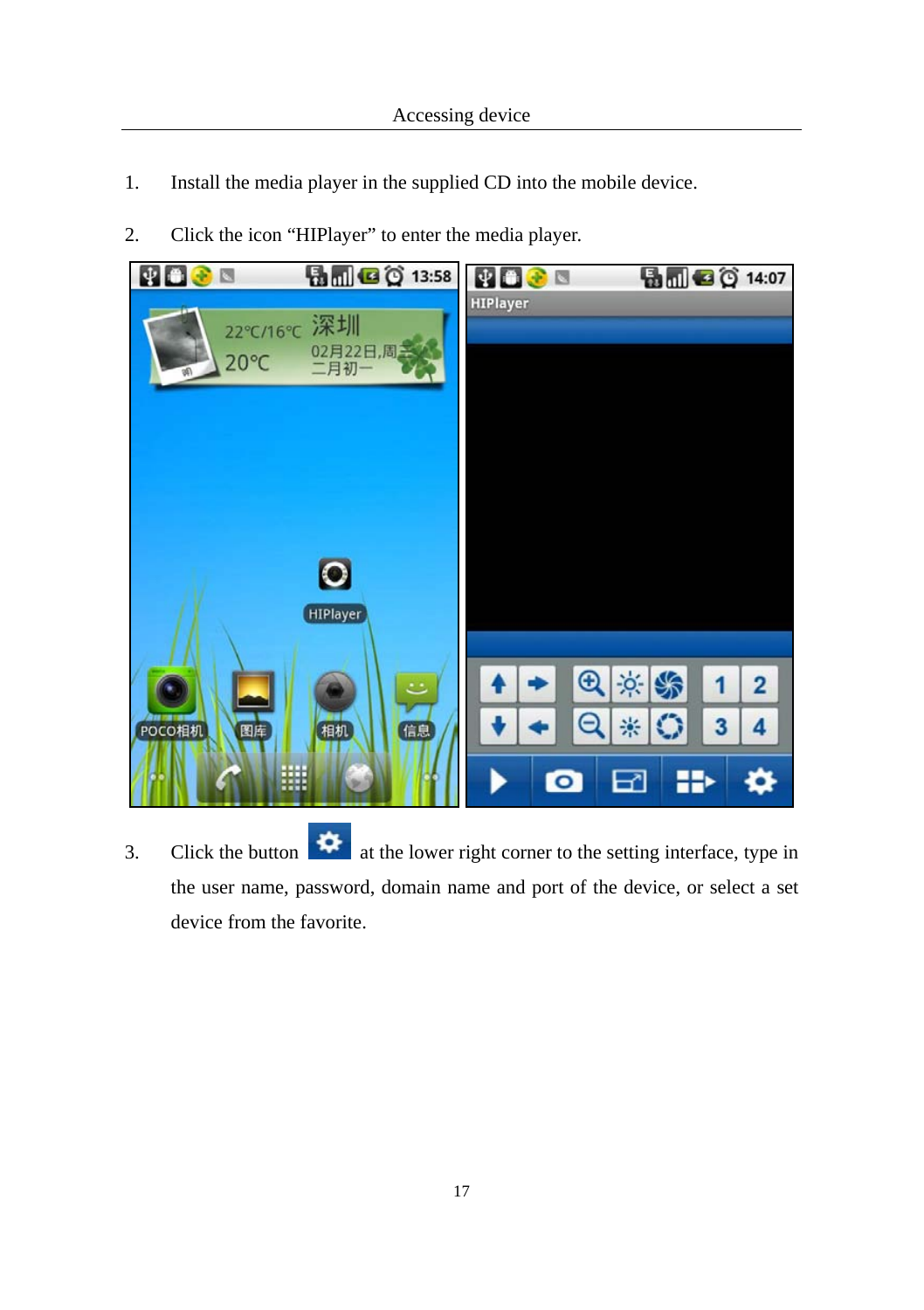![](_page_20_Figure_0.jpeg)

User's Manual for ZKMD4 Series Mini Dome IP Camera V2.1

4. Click "Play" and the medial player will play the real-time video of the device.

 **Note:** 1) The operating system of mobile device must be **Android**, **BlackBerry** or **iOS** .

2) As the internet service is required for watching video, please consult with your internet service provider for specific charges.

## <span id="page-20-0"></span>**3.4 Using Video Surveillance Software**

ZKiVision Client Software is our company's free video surveillance software, which can help manage and monitor multiple devices in a real-time manner. Install the software in the supplied CD, and add devices to the software. Then the real-time